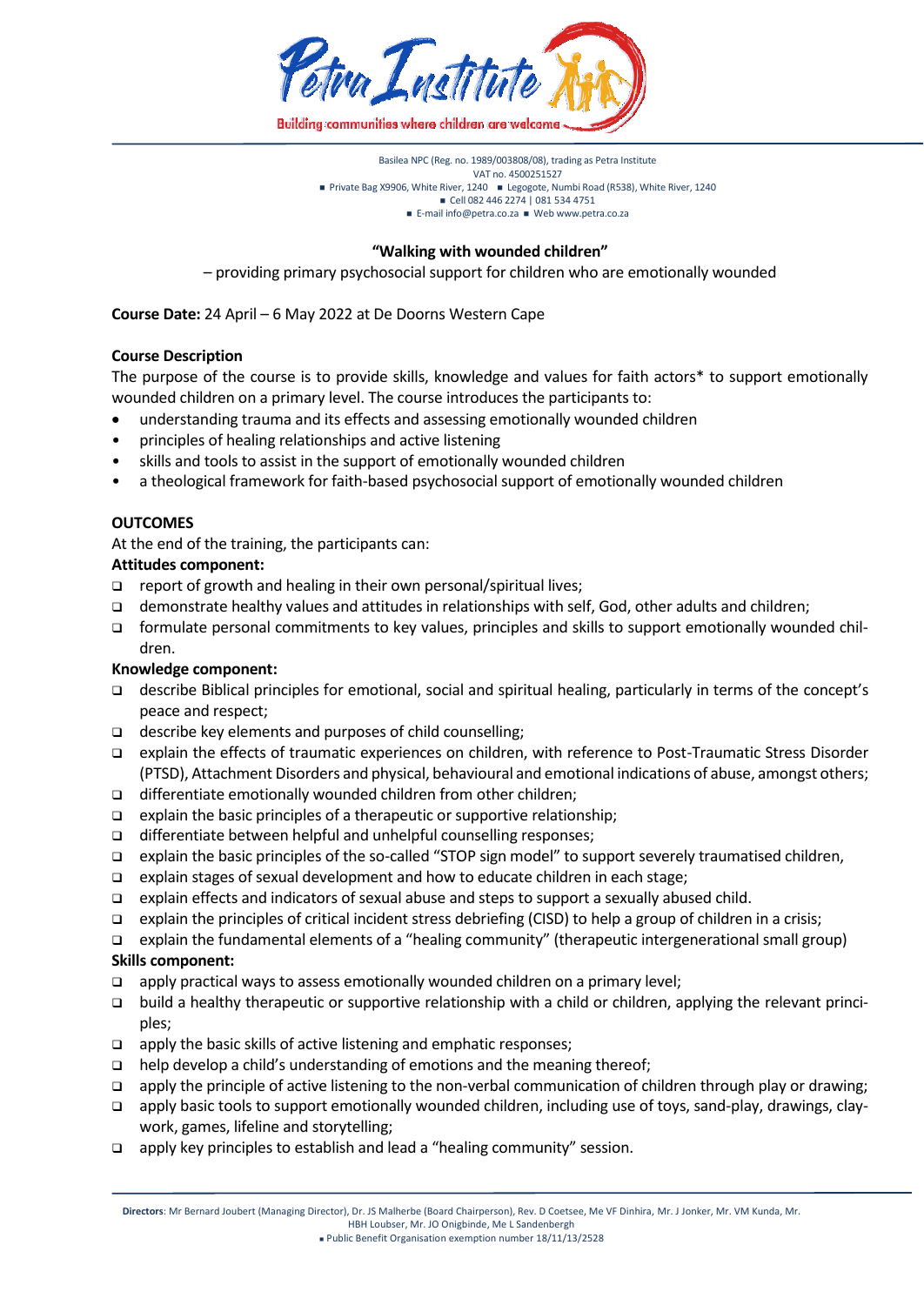# **Method**

The course is built on trust, respect, transparency, and participation and is aimed at equipping participants with values, skills and knowledge. Methods include: Lecture-discussion, individual and group study, demonstrations, role-play and learning by doing. Participants have the opportunity to work with children in a controlled setting, and are assessed on these sessions, on simulated sessions and on assignments.

## **Accreditation:**

Accepted as credit bearing through recognition of prior learning (RPL) with the South African Theological Seminary.

## **Application requirements**

- □ Adult Basic Education and Training (ABET) Level 1 or higher.
- $\Box$  No previous education in psychology/psychosocial support is required.
- Foundational training in aspects relating to children and families is recommended, but not required.
- Currently involved with children in some form of care, support, development or formal/informal education.
- $\Box$  Fluent in the language of tuition/language of interpretation. (English)
- □ Affiliated with a recognised faith community.
- Signed declaration concerning offences against children (where applicable provide a Sexual Offenders Register Clearance).

**Where:** De Doorns, Western Cape (±130 kilometres from Cape Town).

Date: 24th April till 6<sup>th</sup> May 2022

**Weather:** Expect cool to cold weather – please bring warm clothes as well.

**Accommodation:** Dormitory rooms which you will share with one or two students. Bathrooms are equipped with showers.

**Laundry services**: Provided by staff, are available if you choose.

**Medical facilities:** Available in town.

**Health issues/allergies**: Please inform Christa Booysen, Course co-ordinator. This only applies to medical or severe allergies. Supermarkets are available to purchase own supplies.

# **Enclosed parking**

**Registration & Fees:**

- The course fee: R8 500. This includes **training**, **training material**, **accommodation**, all **meals** and **training-related transport**.
- **Deposit**: 10% (R850) payable with application. The outstanding amount is payable at the start of the course.
- **Completed application** forms, accompanied by the **deposit** and **copy of ID or Passport**, should reach us three weeks (Friday, 8<sup>th</sup> April 2022) prior to the start of the course starts to ensure your place. You are welcome to start early on your payments.
- **Limited number of 25 participants.** Early entries will receive priority.
- **Traveling costs:** From airport, bus or train stations in Cape Town or train stations in Worcester are excluded from course fee. Prior arrangements should be made if transport is needed. A fee of R5,00/km will be charged.

Looking forward to meeting you and having you in the course. .

Kind regards

**Christa Booysen Training Consultant: De Doorns Cell: 084 582 4643/078 225 8742 Email: cbooysen@petra.co.za**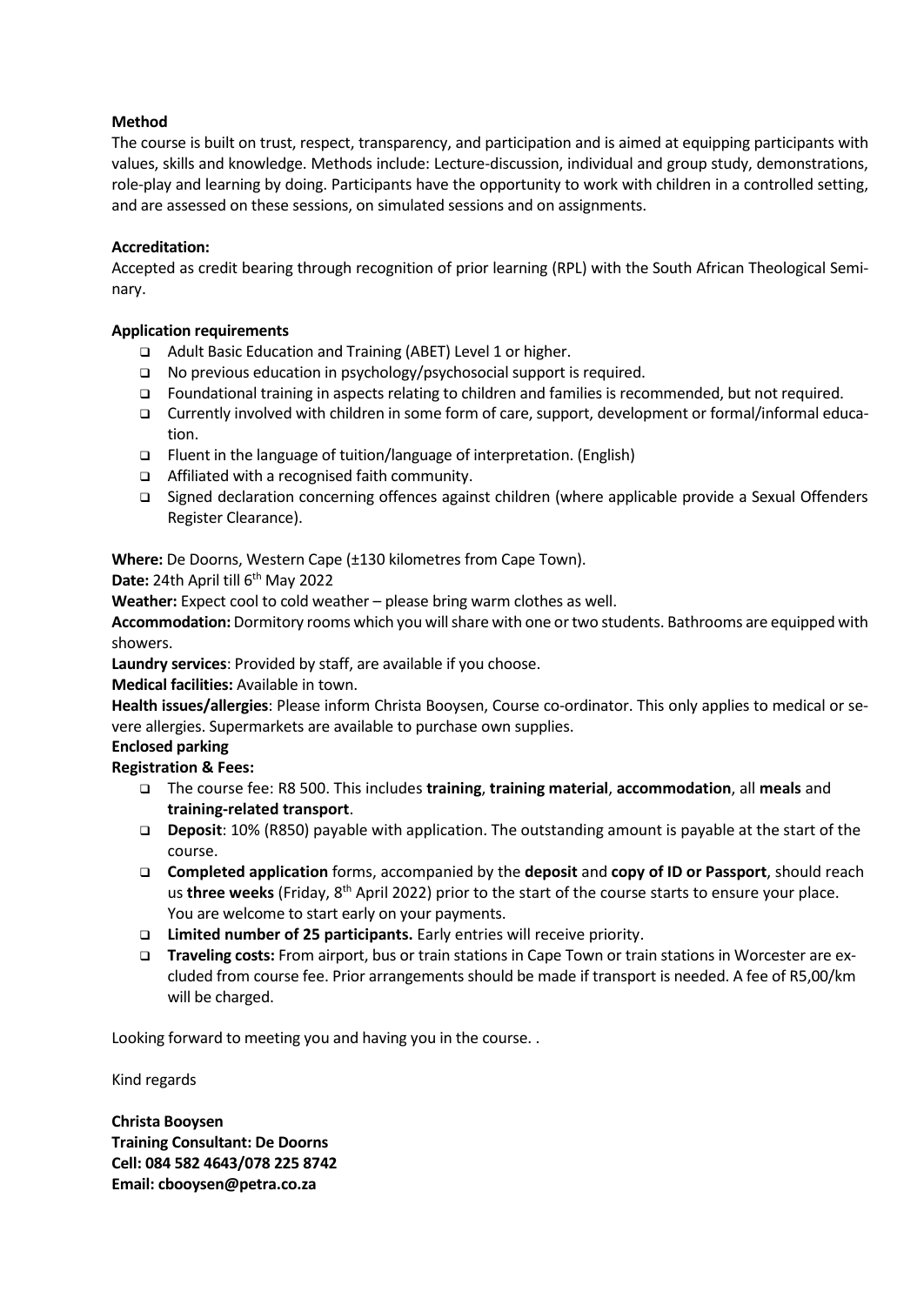# **Registration Form: 'Walking with Wounded Children' 24th April – 6 May 2022 De Doorns, Western Cape**

| Surname:                                                                           |                         |        |                    |      | <b>Title: Choose X</b><br>Prof / Dr / Rev / Mr /<br>Mrs / Miss |  |
|------------------------------------------------------------------------------------|-------------------------|--------|--------------------|------|----------------------------------------------------------------|--|
| <b>First Names</b><br>(Write in full and add a copy<br>of your RSA ID or Passport) |                         |        |                    |      |                                                                |  |
| First name usually used                                                            |                         |        | ID or Passport no: |      |                                                                |  |
| Date of Birth:                                                                     | Year:                   | Month: |                    | Day: |                                                                |  |
| Language:                                                                          | Other:<br>Home:         |        |                    |      |                                                                |  |
| <b>Postal Address</b>                                                              | P.O. Box:               |        |                    |      |                                                                |  |
|                                                                                    | Town/City:              |        |                    |      | <b>Postal Code:</b>                                            |  |
|                                                                                    | Country:                |        |                    |      |                                                                |  |
| <b>Physical Address</b>                                                            | <b>Street Address:</b>  |        |                    |      |                                                                |  |
|                                                                                    | Town/City:              |        |                    |      | <b>Postal Code:</b>                                            |  |
|                                                                                    | Country:                |        |                    |      |                                                                |  |
| <b>Phone numbers:</b>                                                              | Work:<br>Home:          |        |                    |      |                                                                |  |
|                                                                                    | <b>Cell No:</b><br>Fax: |        |                    |      |                                                                |  |
| E-Mail:                                                                            |                         |        |                    |      |                                                                |  |
| Profession/<br><b>Occupation:</b>                                                  |                         |        |                    |      |                                                                |  |
| <b>Former training:</b>                                                            |                         |        |                    |      |                                                                |  |
| Training in children's ministry<br>(give details):                                 |                         |        |                    |      |                                                                |  |
| <b>Present involvement with</b><br>children (give details):                        |                         |        |                    |      |                                                                |  |
| Former training in counsel-<br>ling/<br>psychology (give details):                 |                         |        |                    |      |                                                                |  |
| How will you use what you<br>learn in this course, in the<br>next few years?       |                         |        |                    |      |                                                                |  |